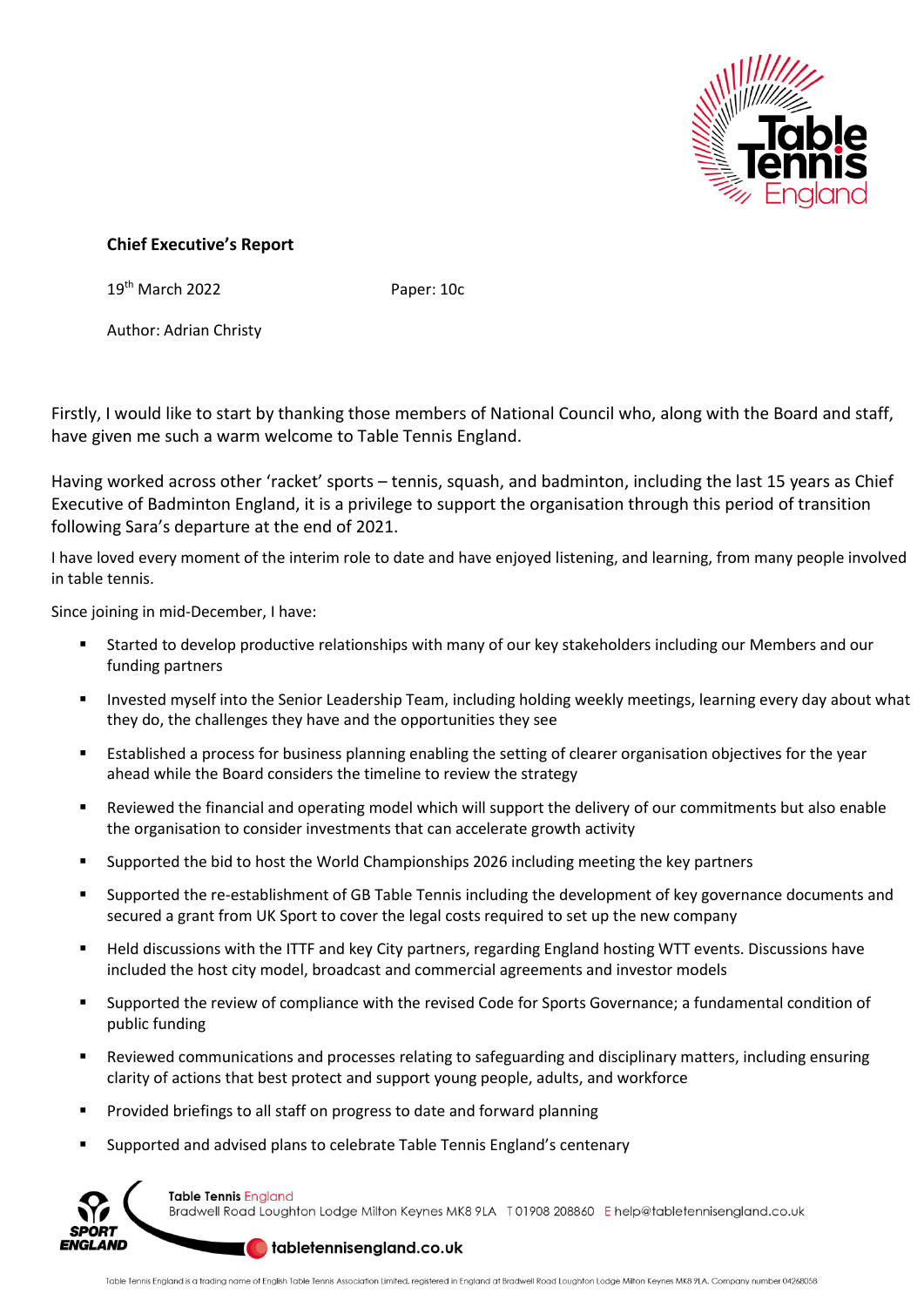

- Held meetings with UK Sport to review the International Relationship strategy and confirm future priorities
- Drafted revised Articles, a Memorandum of Understanding and Lead Home Nation Agreement to re-establish the Great Britain table tennis body to be charged with the governance of the World Class Programme

There is no doubt that this is a great organisation to be part of, in whatever capacity. There are so many opportunities to grow table tennis, to support our clubs and leagues, to increase the visibility of sport in this country, to develop our coaches and support our volunteers, to develop our young athletes to get better, to reach and engage those who play, or have an interest in table tennis, whether in traditional structures or not, and to be a high performing organisation with a culture where we come together to do great things for a great sport.

Adrian Christy **Interim Chief Executive**



Bradwell Road Loughton Lodge Milton Keynes MK8 9LA T01908 208860 Ehelp@tabletennisengland.co.uk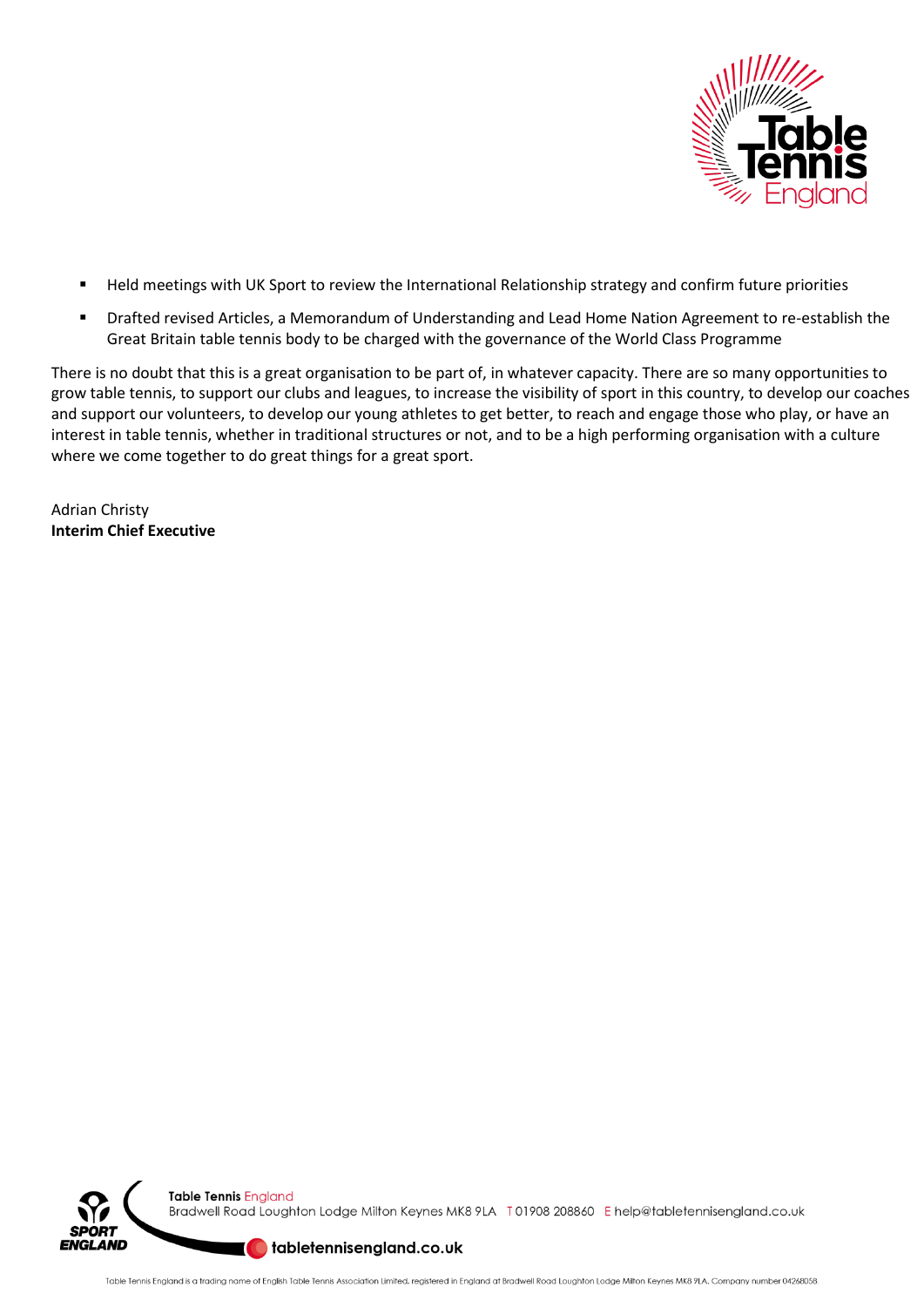

### **Operations & Governance Report**

19th March 2022 Paper: 10d

Author: Joanna Keay-Blyth

### **Information/Activities - Last Period**

#### **Objectives for period:**

- 1. Prepare end of year financials against budget
- 2. Confirm new budgets and any preparation required
- 3. Complete any work relating to the articles and regulation for approval of the Board
- 4. Undertake the Annual Returns process and complete

#### **Summary of Progress:**

**1. Prepare end of year financials against budget** 

Forecasting complete ahead of year end

#### **2. Confirm new budgets and any preparation required**

 Significant work has been undertaken on the budgets for next year as although we have secured the same funding with costs going up in many areas including NI increasing by 1.25% we are having to find additional savings to help support these increases.

- **3. Complete any work relating to the articles and regulation for approval of the Board**  Work has been completed on the resolutions to be presented to the General Meeting in July and final Board approval will be completed at the Board meeting in March.
- **4. Undertake the Annual Returns process and complete**  Annual Returns have been distributed including a help guide to complete. Deadline for competition is the 13<sup>th</sup> March 2022.

#### **Work undertaken during this period outside the Annual Plans**

#### **Other focuses this period**

- TT Leagues planning took place to look holistically at further development of the system now that TT Leagues, TT Clubs, British league and other competitions are utilizing the system
- The team, including our volunteers, have had to deal with a concerning rise in disrespectful behaviour by members, competitors, coaches and parents; we have worked hard over the past couple of months to ensure there is a process in place to deal with such behaviour as it will not be tolerated



Table Tennis England Bradwell Road Loughton Lodge Milton Keynes MK8 9LA T01908 208860 Ehelp@tabletennisengland.co.uk

#### determisengland.co.uk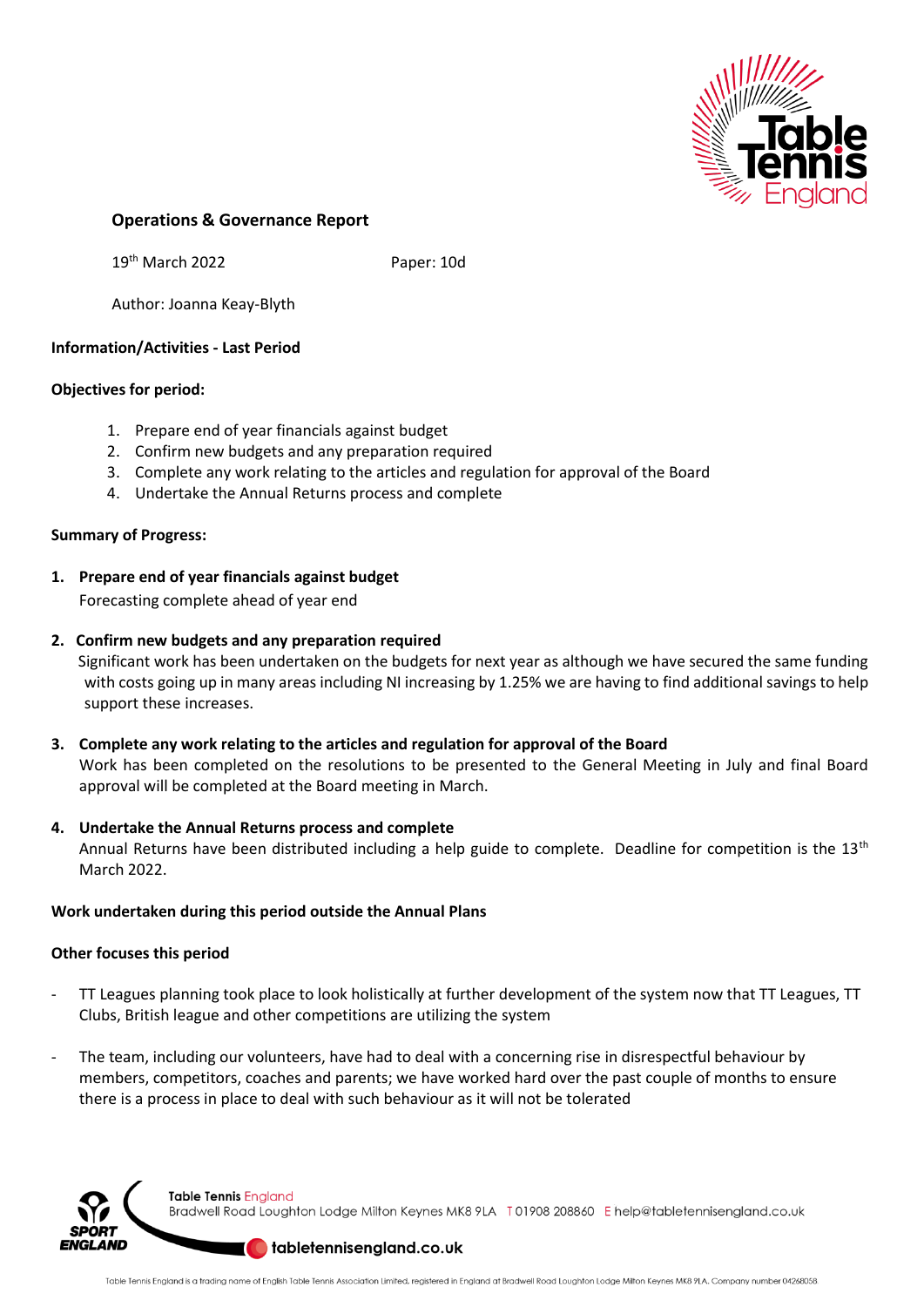

- ➢ **It is requested that all counties, leagues & clubs refer regularly to the suspended list to ensure that suspended members are not participating in any table tennis activity** <https://www.tabletennisengland.co.uk/content/uploads/2022/03/Suspended-Members-List-V4-2022.pdf>
- More Terms of Reference have been drafted to align all committees throughout the organisation and ensure we are encouraging rotation and diversity throughout our committees.
- The Board and SLT undertook training on Risk at the December Board Meeting and have subsequently developed a Risk Policy and Guidance for the organisation
- Full review of the new Code of Sports Governance has been undertaken including meetings with Sport England to confirm implications and actions required to ensure we are Code compliant. To this effect, Resolutions will be proposed to the General Meeting to ensure we comply and do not risk our SE funding. Further discussions will be had at National Council to explain the changes. Please see Appendix 1 of actions required to ensure we are Code compliant.
- Mike Bishop has been appointed as Chair of Disciplinary Committee follow the decision by Estyn Williams to step down.
- Adrian Christy joined in Dec 21 as Interim CEO Recruitment for permanent CEO being undertaken [https://www.tabletennisengland.co.uk/table-tennis-england-has-appointed-adrian-christy-as-interim-chief](https://www.tabletennisengland.co.uk/table-tennis-england-has-appointed-adrian-christy-as-interim-chief-executive/)[executive/](https://www.tabletennisengland.co.uk/table-tennis-england-has-appointed-adrian-christy-as-interim-chief-executive/)
- AGM date changed to 16th July due to conflict with a VETTS event [https://www.tabletennisengland.co.uk/about](https://www.tabletennisengland.co.uk/about-us/annual-general-meeting/)[us/annual-general-meeting/](https://www.tabletennisengland.co.uk/about-us/annual-general-meeting/)
- AGM Notice was sent out on the 24<sup>th</sup> February.
- New General Meeting Regulations were approved by the Board <https://www.tabletennisengland.co.uk/content/uploads/2022/01/Regulation-R-General-Meeting-Regulations.pdf>
- The SLT has developed the Business Plan for 2022/23 that will be presented to Board for approval at the March Meeting

Enablers, positive impacts:

League play and competitions have continued and seem to be getting back to normal. Membership now sits at nearly 82% of pre-pandemic figures.

Issues, challenges or roadblocks:

- Manpower to process membership and ranking results
- Poor behaviour of some players/coaches at competitions has resulted in increased workload to investigate and manage the issues created



Bradwell Road Loughton Lodge Milton Keynes MK8 9LA T01908 208860 Ehelp@tabletennisengland.co.uk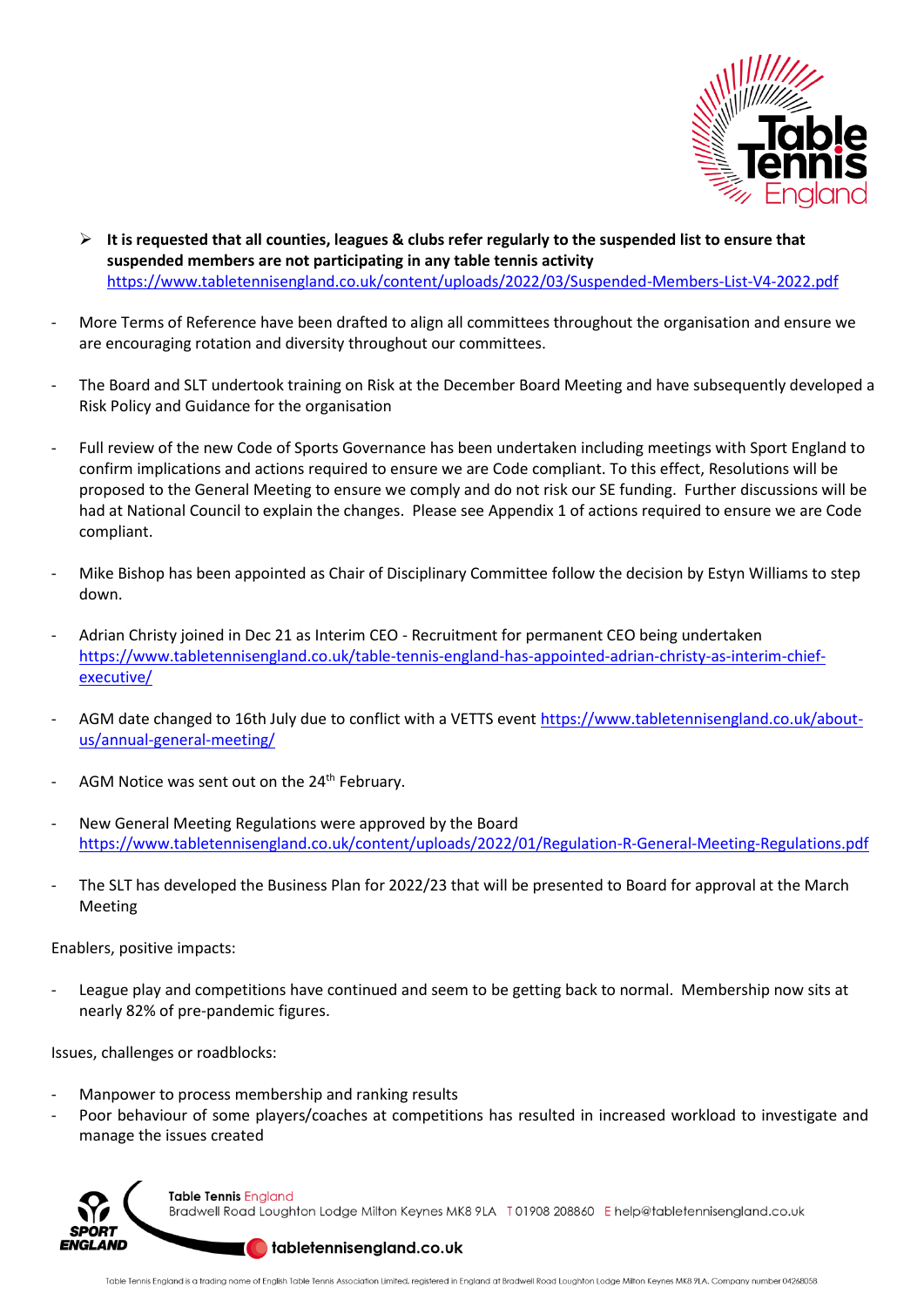

| <b>Action</b>                                                                                                              | Owner      | <b>Progress</b>         |
|----------------------------------------------------------------------------------------------------------------------------|------------|-------------------------|
| National Council to advise SJ of any help they can offer for<br>prizes, sponsorship, archiving & email addresses of former | ALL        | Ongoing                 |
| England players etc                                                                                                        |            |                         |
| JS (Sussex) to speak with Safeguarding Team offline                                                                        | JS/ JR/ VW | Initial discussion held |
| Discussions with NH & AM re IT project/Select Committee                                                                    | NH / AM    | Complete                |
| EW to write a protocol for the meeting recordings                                                                          | EW         | Complete                |
| procedure                                                                                                                  |            |                         |
| National Council attendance discussion                                                                                     | EW/VW      | <b>Future Meeting</b>   |

#### **In Memoriam**

Former England junior and senior international David House: [https://www.tabletennisengland.co.uk/obituary](https://protect-eu.mimecast.com/s/6S5HC5WKXix199Szf7HJ?domain=tabletennisengland.co.uk/)[england-international-david-house/](https://protect-eu.mimecast.com/s/6S5HC5WKXix199Szf7HJ?domain=tabletennisengland.co.uk/)

Paul Lyall, one of the pioneers of para table tennis in Great Britain and a Paralympic gold medallist. [https://www.tabletennisengland.co.uk/obituary-paralympic-legend-paul-lyall/](https://protect-eu.mimecast.com/s/ake9C60K4s1JmmT605Lq?domain=tabletennisengland.co.uk/)

Dennis Worrell, a stalwart of the former English Schools' Table Tennis Association (ESTTA) [https://www.tabletennisengland.co.uk/obituary-dennis-worrell-coach-and-estta-stalwart/](https://protect-eu.mimecast.com/s/TBwsC7AV2uQYNNTBHgd5?domain=tabletennisengland.co.uk/)

Derek Bunday, Sussex stalwart awarded the Leslie Forrest Memorial Trophy in 2004[.https://www.tabletennisengland.co.uk/obituary-derek-bunday-sussex-stalwart/](https://protect-eu.mimecast.com/s/KlvlC89K0IzgqqSMCRlL?domain=tabletennisengland.co.uk/)

Peter Diver – Ely and District League, former ETTA Appeals Committee member

Harold Webb, Ellenborough TTC president.

Melvyn Lovegrove – WBL and VBL photographer



**Table Tennis England** Bradwell Road Loughton Lodge Milton Keynes MK8 9LA T01908 208860 Ehelp@tabletennisengland.co.uk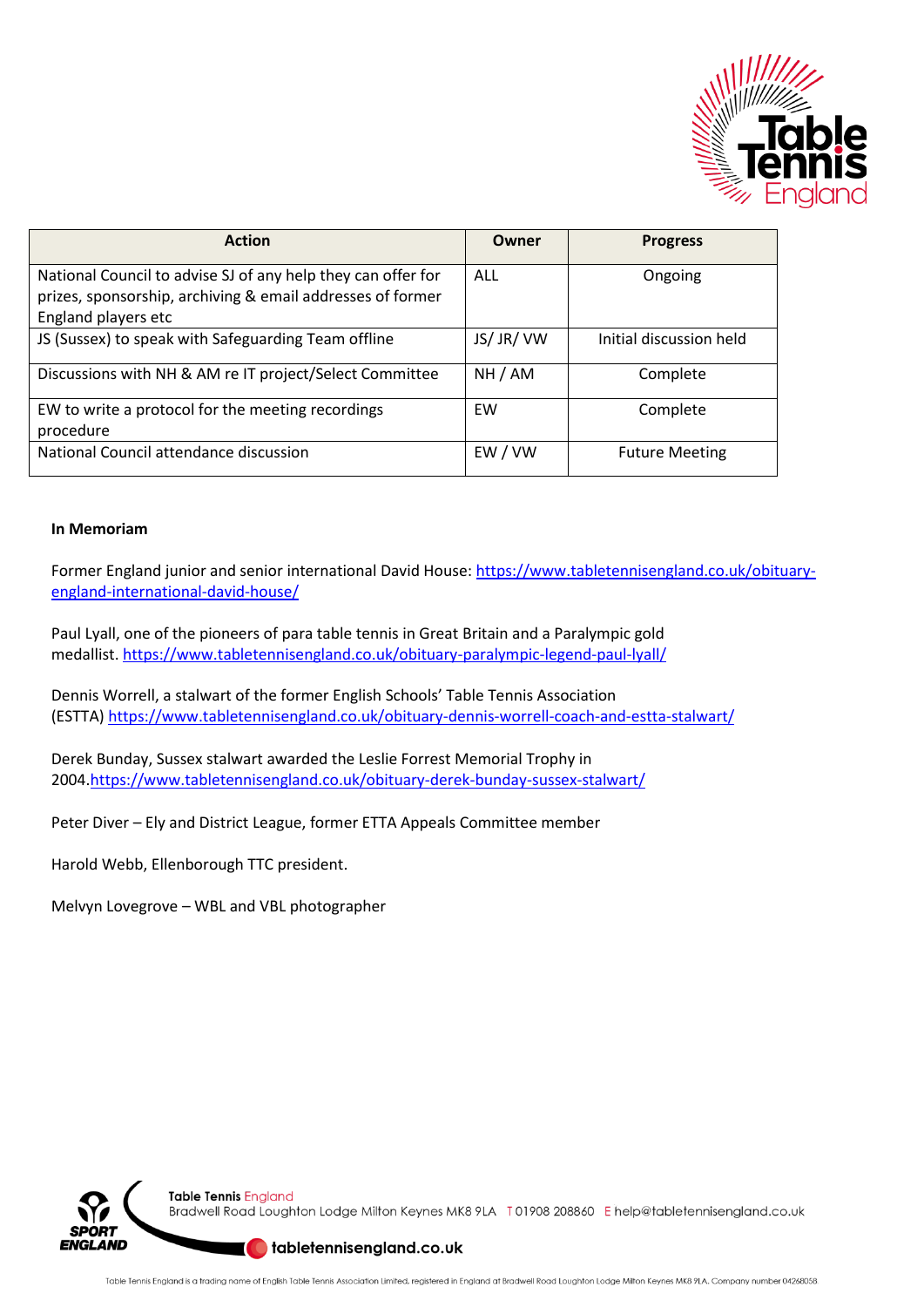

#### **Code of Sports Governance Action Plan**

19th March 2022 Paper: 10d – Appendix 1

#### **Summary**

In December 2021 Sport England launched their updated Code of Sports Governance and after several meetings with the lead in Governance for Sport England to ensure our interpretation of the Code was correct the below actions were deemed to need to be addressed.

| <b>Action</b>                                                                                                                                                                         | Owner        | <b>Completed</b>                                      |
|---------------------------------------------------------------------------------------------------------------------------------------------------------------------------------------|--------------|-------------------------------------------------------|
| Update Board Guidance Pack with any changes required                                                                                                                                  | <b>JKB</b>   |                                                       |
| Complete a resolution to change the articles to the Board will<br>set the affiliation fee not at the General Meeting                                                                  | <b>Board</b> | <b>Drafted for Board</b><br>Approval                  |
| Log as part of recruitment process diversity of Board Members                                                                                                                         | <b>JKB</b>   | <b>Drafted for Board</b><br>Approval in Skills Matrix |
| Add item to nominations Committee T of Ref to inform Sport<br>England / UK sport of director changes                                                                                  | <b>JKB</b>   |                                                       |
| Elected Directors should still adhere to the skills matrix and<br>have a transparent recruitment process through nominations<br>committee? - Complete a resolution to change articles | <b>Board</b> | <b>Drafted for Board</b><br>Approval                  |
| Look at overall strategy for engaging with stakeholders?                                                                                                                              | GY           |                                                       |
| No formal people plan in place - to be developed                                                                                                                                      | JKB/SLT      |                                                       |
| Develop a Bi-annual appraisal of Board Committees & add any<br>actions from individual appraisals                                                                                     | <b>JKB</b>   |                                                       |
| Ensure code of conduct for national councillors                                                                                                                                       | <b>JKB</b>   |                                                       |
| Need to have a lead Board Member for welfare of employees,<br>participants and volunteers                                                                                             | Chair        |                                                       |
| Environmental Social Governance discuss with SLT what we<br>currently do                                                                                                              | <b>SLT</b>   |                                                       |
| Draft an overall summary documentation for review of all regs,<br>procedures and guidance                                                                                             | <b>JKB</b>   |                                                       |

Table Tennis England

וסר **ENGLAND**  Bradwell Road Loughton Lodge Milton Keynes MK8 9LA T01908 208860 Ehelp@tabletennisengland.co.uk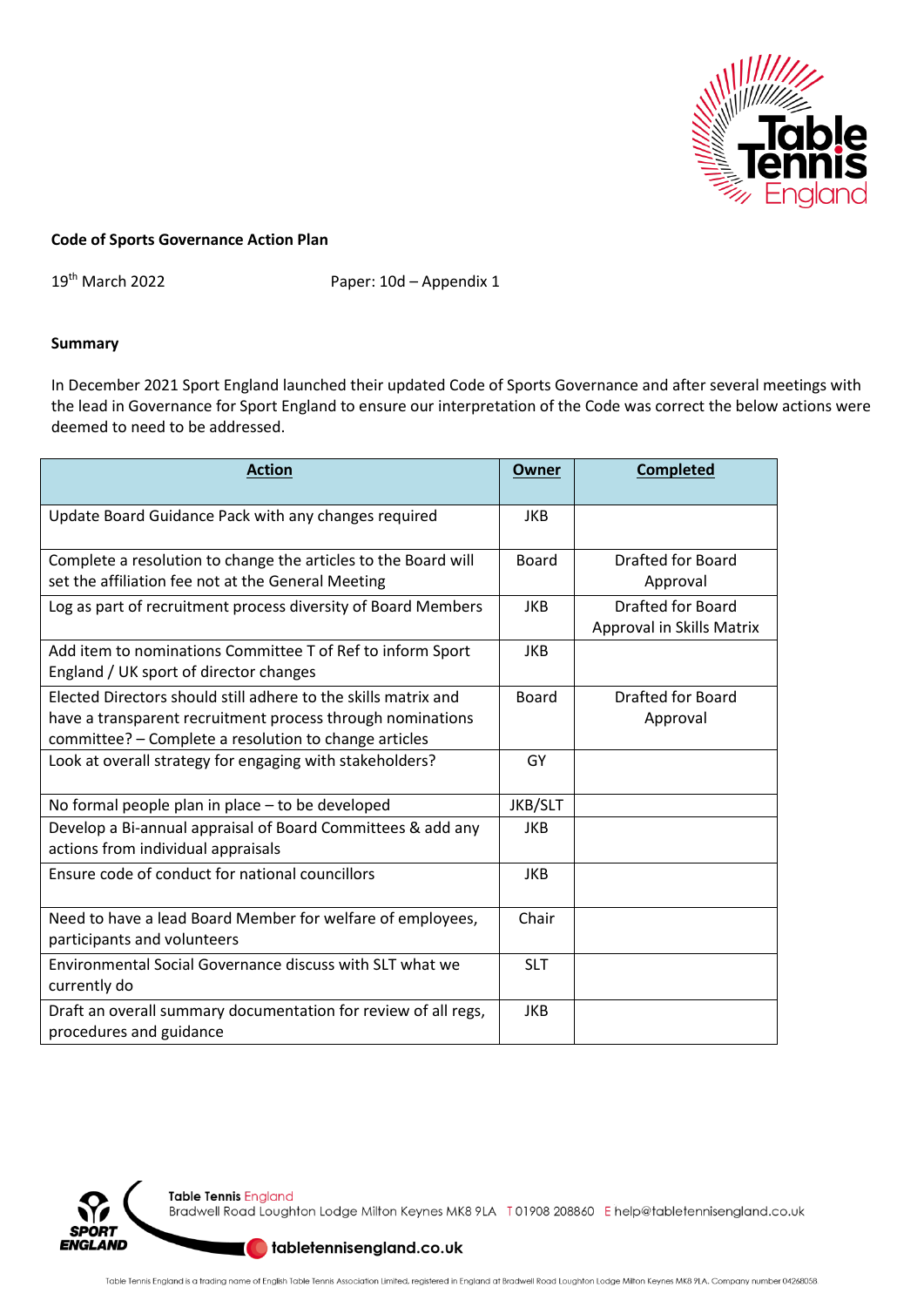

## **Performance Report**

19<sup>th</sup> March 2022 Paper: 10d

Author: Matthew Stanforth

## **Information/Activities - Last Period**

- **SENIOR**
	- Tom Jarvis sinks top 80 player in the WTT Contender event in Muscat
	- <https://www.tabletennisengland.co.uk/jarvis-sinks-top-80-player-in-wtt/>
	- <https://www.tabletennisengland.co.uk/jarvis-sinks-top-80-player-in-wtt/>
	- Liam Pitchford makes difficult choice to compete in the WTT Star Contender event in Doha
	- <https://www.tabletennisengland.co.uk/pitchford-to-enter-the-wtt-star-contender-event-in-doha/>
	- European Champions League action for Liam Pitchford and Emily Bolton
	- <https://www.tabletennisengland.co.uk/pitchford-leads-way-into-champions-league-semis/>
	- <https://www.tabletennisengland.co.uk/bolton-gets-champions-league-chance/>
	- <https://www.tabletennisengland.co.uk/no-champions-league-fairytale-for-bolton/>
	- Sam Walker & Tom Jarvis compete in the WTT feeder event in Dusseldorf with Sam reaching the semi-finals in the Men's Singles and both players combining in the doubles, finishing 2<sup>nd</sup> in the Men's Doubles.
	- <https://www.tabletennisengland.co.uk/pitchford-finds-no-way-past-wang-at-wtt-finals/>
	- <https://www.tabletennisengland.co.uk/walker-and-jarvis-into-the-final-in-dusseldorf/>
	- <https://www.tabletennisengland.co.uk/walker-moves-smoothly-into-quarter-finals/>
	- <https://www.tabletennisengland.co.uk/walker-to-face-gardos-in-semi-final/>
	- <https://www.tabletennisengland.co.uk/walker-defeated-in-semi-finals-in-dusseldorf/>
	- Liam Pitchford competes in the first WTT Cup Finals reach the quarter finals
	- <https://www.tabletennisengland.co.uk/pitchford-primed-for-wtt-season-finale/>
	- <https://www.tabletennisengland.co.uk/pitchford-through-to-quarter-finals-after-comeback/>
	- <https://www.tabletennisengland.co.uk/pitchford-finds-no-way-past-wang-at-wtt-finals/>
	- Mari Baldwin is highest finisher in the Finlandia Open Women's Singles and reaches the Quarter Finals along with Jasmin Wong in the U21's Women's Singles.
	- <https://www.tabletennisengland.co.uk/wong-sinks-england-team-mate-payet-at-finlandia-open/>
	- Four English players were in action in the World Championships, Houston. Liam Pitchford reaches the last 16 in the Men's Singles, and Liam Pitchford & Paul Drinkhall reach the quarter finals of the Men's Doubles.
	- <https://www.tabletennisengland.co.uk/world-championships-preview-england-stars-views-plus-the-draw/>
	- <https://www.tabletennisengland.co.uk/three-through-for-england-in-houston/>
	- <https://www.tabletennisengland.co.uk/pitchford-flies-the-flag-but-ho-and-walker-exit/>
	- <https://www.tabletennisengland.co.uk/pitchford-rolls-on-into-the-last-16/>
	- <https://www.tabletennisengland.co.uk/pitchford-loses-thriller-but-theres-still-the-doubles/>

<https://www.tabletennisengland.co.uk/second-seeds-end-pitchford-drinkhall-medal-hopes/>



**Table Tennis England** Bradwell Road Loughton Lodge Milton Keynes MK8 9LA T01908 208860 Ehelp@tabletennisengland.co.uk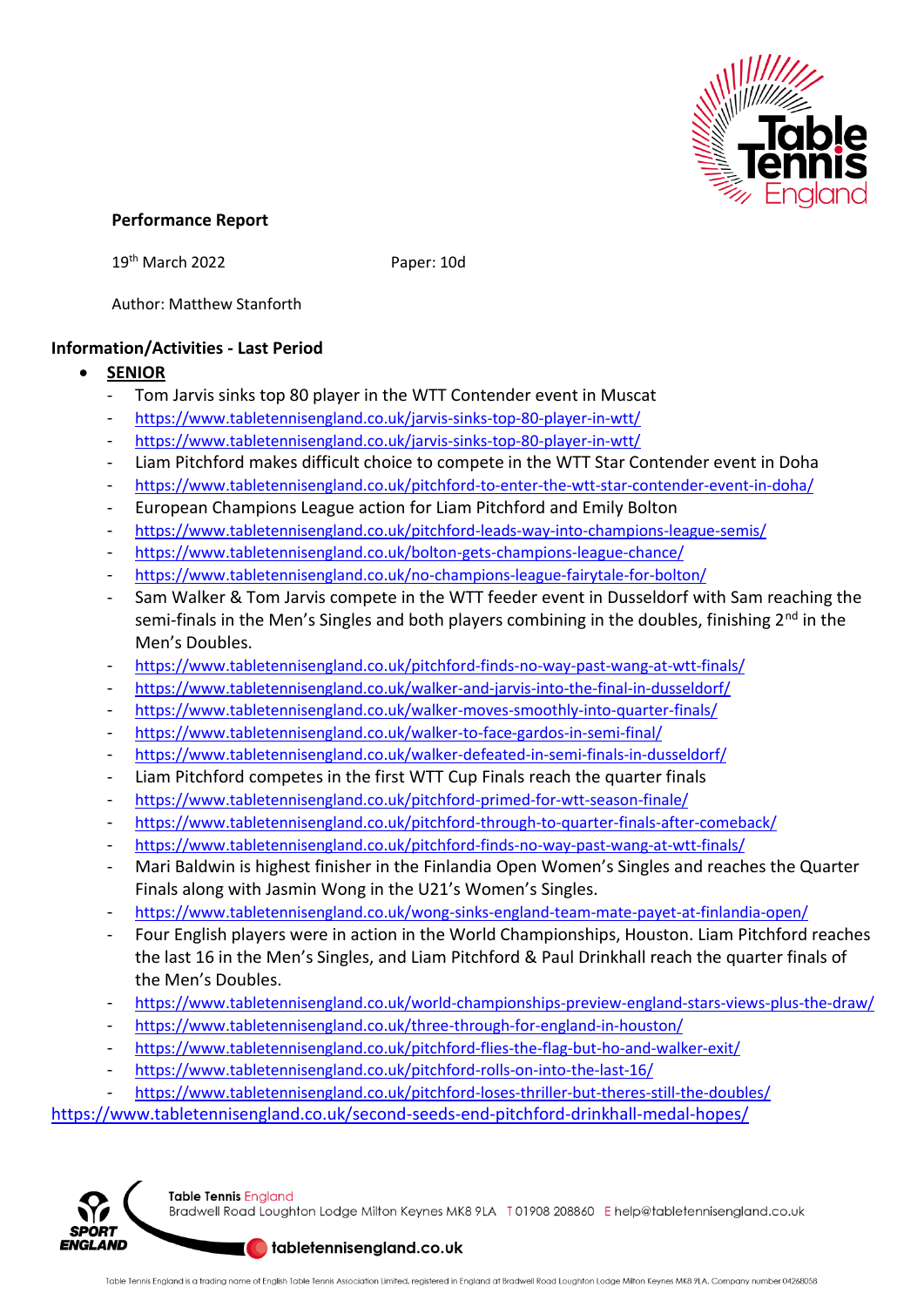

# • **YOUTH**

- Mari Baldwin reached the last 16 in the WTT Contender in Vila Real, Portugal
- <https://www.tabletennisengland.co.uk/baldwin-run-ended-by-second-seed/>
- English youth players in action at the WTT Contender in Metz, France
- <https://www.tabletennisengland.co.uk/england-youngsters-pick-up-wins-on-wtt-stage/>
- English youth players in action at the WTT Contender in Spa, Belgium, with Joseph Hunter beating the WR40 in the group stages.
- <https://www.tabletennisengland.co.uk/spa-trek-bears-fruit-for-england-duo/>
- Success for English youngsters in Ulster.
- <https://www.tabletennisengland.co.uk/success-for-england-youngsters-in-ulster/>
- -
- Mari Baldwin wins three gold medals at the Home Countries International
- <https://www.tabletennisengland.co.uk/gold-star-mari-leads-england-to-home-nations-title/>
- **GB**
	- Players names in GB Junior squads
	- <https://www.tabletennisengland.co.uk/athletes-named-in-new-gb-junior-squad/>
- **BPTT**
	- British players take gold in Costa Rica
	- <https://www.tabletennisengland.co.uk/gold-for-henry-in-costa-rica/>
	- <https://www.tabletennisengland.co.uk/bullens-delight-at-first-international-gold/>
	- <https://www.tabletennisengland.co.uk/davies-ready-for-return-to-action-in-costa-rica/>

# • **OTHER**

- England kit deal extended with Butterfly
- <https://www.tabletennisengland.co.uk/butterfly-england-kit-deal-extended/>
- Karen & Gorazd join the ITTF Para Committee
- <https://www.tabletennisengland.co.uk/karen-and-gorazd-join-ittf-para-committee/>

# **Information/Activities – Current/Future**

- National training squad camps have continued, However, due to the prevalence of the covid delta variant just prior to Christmas and following our own risk assessment, we took the decision to cancel some of the national training camps scheduled at the time, including and international training camp in Sweden.
- The England Hopes training squad has gone through its final selection stage, with 11 players selected from 21, with these players invited for all remaining Hopes camps for the remainder of the season. Plyers were assessed on a number of factors on and off table, in particular clearly demonstrating the improvement and commitment they have made on set key areas in between training camps they have attend between September and January.



**Table Tennis England** Bradwell Road Loughton Lodge Milton Keynes MK8 9LA T01908 208860 Ehelp@tabletennisengland.co.uk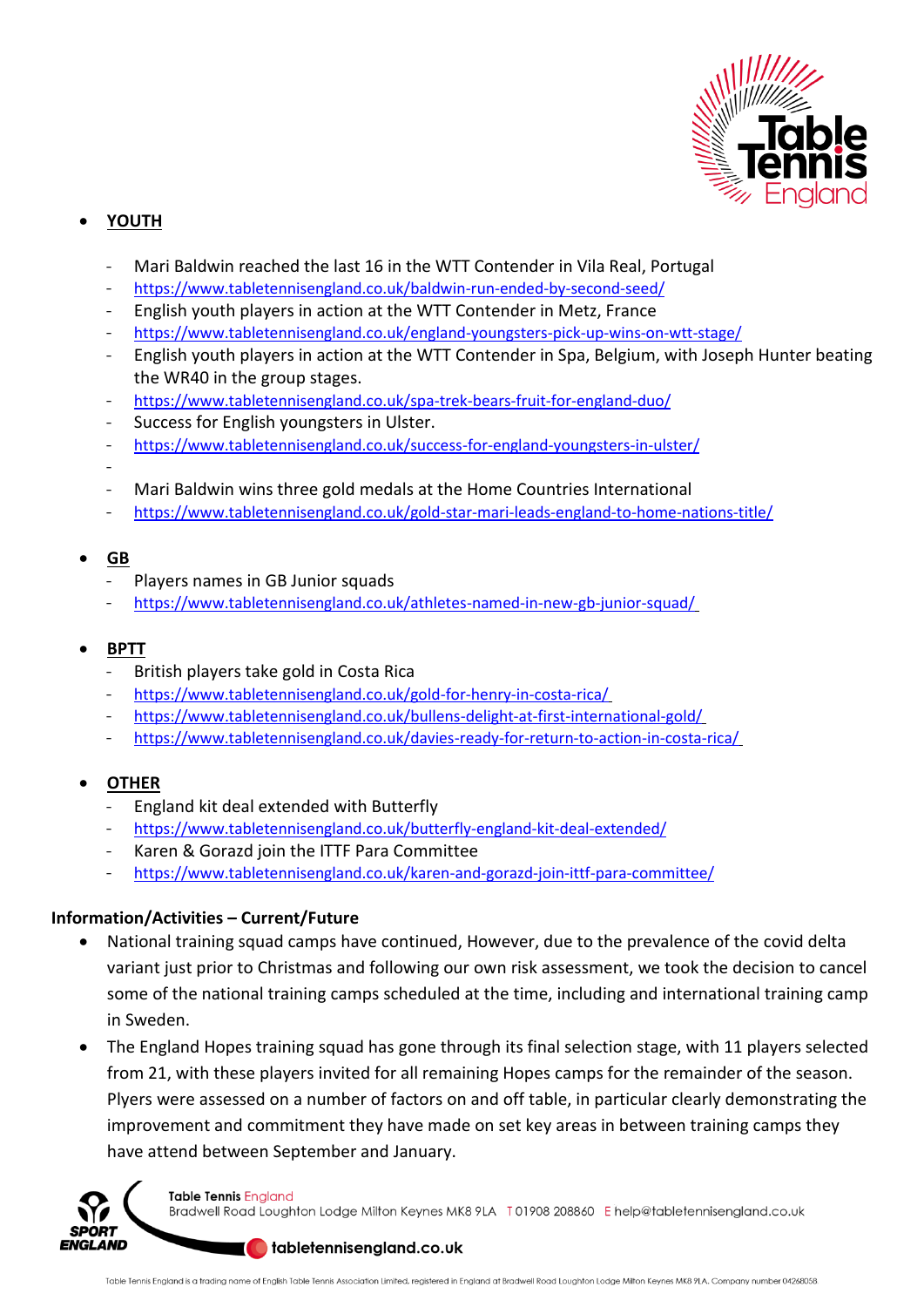

February has been a busy month in terms of competition for both senior and youth players. As well as competition, this has also provided the opportunity for some of our squad players to train internationally, with a number of our England female youth players attending a training camp with the Portuguese national team prior to the WTT event in Vila Real.

- The World Team Championships scheduled to take place in Chengdu, China in April has been postponed to the end of September.
- ETTU have introduced a new European Under 13 Challenge event due to take place during June in Montenegro. The Euro Mini Championships which takes place at the end of August annually, has now extended it entry to under 13's, as well as maintaining its under 11 and 12 age categories. Selection policy information for these events to be made public in due course.
- The Commonwealth Games are fast approaching with less than 150 days until the opening ceremony. This is a key priority for the performance department and is therefore a major focus for the staff work programme over the coming months. More information from the organising committee is now coming through to Team England which is now allowing greater planning and organising for the team preparations to be made.

## **Challenges/Issues**

The issues continue:

- The up-and-coming summer period will be an incredibly busy period with three major championships taking place (EYC, Commonwealth Games, European Individual Championships), as well as national squad training camps and squad selection processes for the 2022-23 season taking place.
- Covid continues to present challenges has required the need to be flexible in terms of dates which has presents challenges for all. Whilst the changes to government regulations have been relaxed, it remains an issue that must be managed, especially with a number of players also travelling internationally.
- Whilst international travel is opening up more, covid remains a challenge when considering international travel. With ever changing regulations and the differing regulations and risk levels from country to country;
- The international calendar has limited information, in particular for senior events for senior WTT events is prohibiting and is something we continue to liaise with WTT on.

Table Tennis England Bradwell Road Loughton Lodge Milton Keynes MK8 9LA T01908 208860 Ehelp@tabletennisengland.co.uk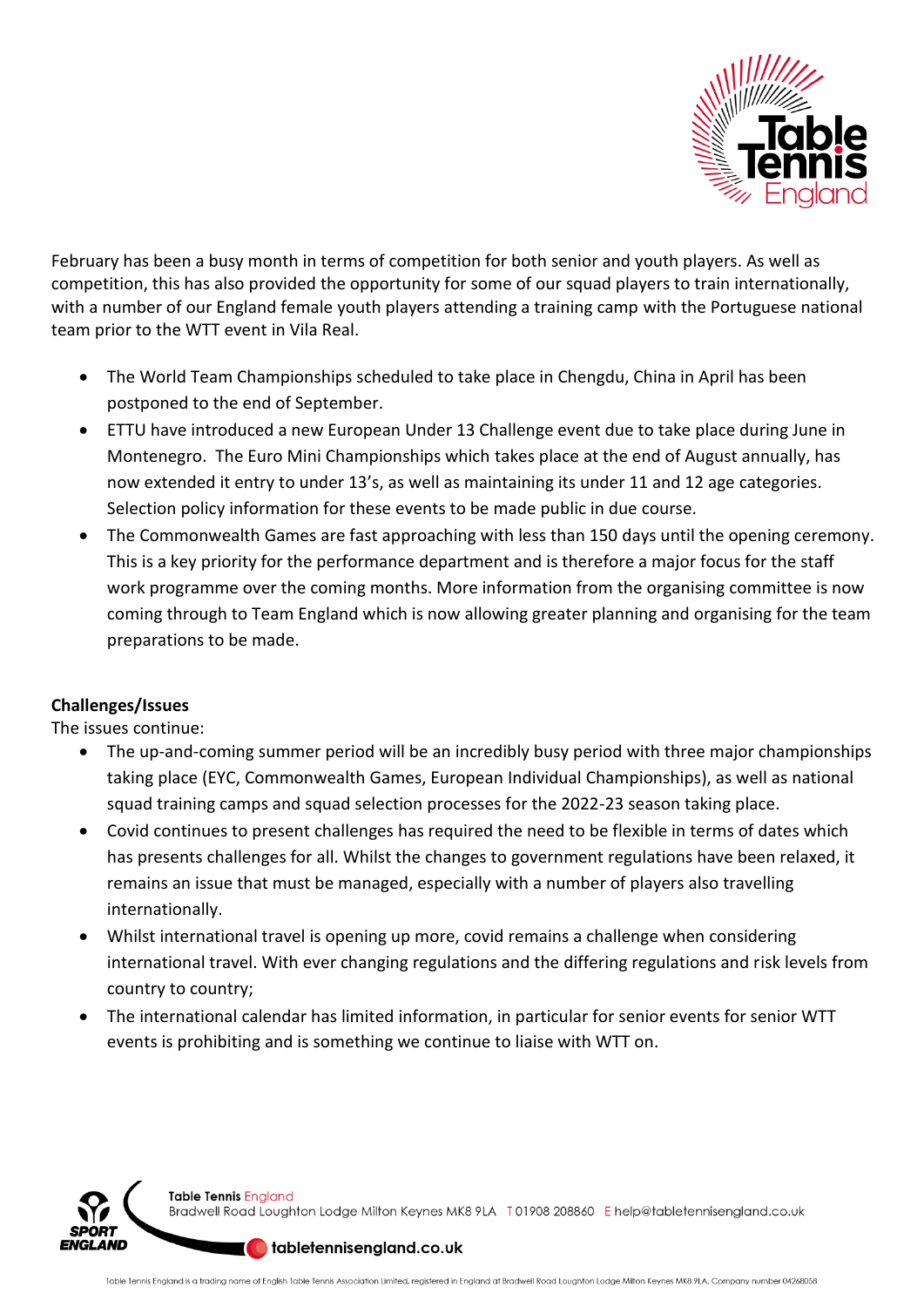## **Competitions & Events**

19th March 2022 Paper: 10d



Author: Neil Rogers

## **Information/Activities - Last Period**

- Over the course of Q1-Q4, new Terms of Reference have been established and launched for the Tournament Approval Panel (TAP), County Championships Committee, English Leagues Cup Competition (ELCC) Committee, and National Cadet & Junior Leagues (NCL/ NJL) Committee
- Mark Pinder has been promoted to Competition & Events Manager
- The wide relaxation of COVID restrictions in Gov't, TTE and venue-specific contexts has allowed our planning, preparation and delivery to largely return to pre-pandemic approaches
- National Events within this period have been delivered with no issues, including th[e Mark Bates Ltd Senior](https://www.tabletennisengland.co.uk/top-seeds-lead-the-qualifiers-for-nationals/)  [National Qualifiers,](https://www.tabletennisengland.co.uk/top-seeds-lead-the-qualifiers-for-nationals/) [Women's British League wk2](https://www.tabletennisengland.co.uk/peake-hits-the-heights-as-plymouth-claim-wbl-premier-title/), [Junior British League wk2](https://www.tabletennisengland.co.uk/wensum-and-draycott-are-impressive-jbl-champions/) and [Veteran's British League wk2](https://www.tabletennisengland.co.uk/perfect-weekend-for-team-bribar-as-vbl-returns/)

# **Information/Activities – Current/Future**

- Key focus remains on the [Mark Bates Ltd Senior National Championships at University of Nottingham, 25-27](https://www.tabletennisengland.co.uk/competitions/mark-bates-ltd-national-championships/senior-national-championships/)  [March](https://www.tabletennisengland.co.uk/competitions/mark-bates-ltd-national-championships/senior-national-championships/) This headline national event is more complex and time-consuming than any other by several orders of magnitude, and a huge collective effort has been made over the last 5 months by the team, officials, marcomms and other TTE staff. All is progressing well
- Following pilot events in June and July, the online tournament entry/ payment system is currently being used for both the Cadet National Cup (March) and the Senior National Championships (March). If successful, it is anticipated this will be rolled-out for additional national events inc. Cadet, U17 & Junior National Champions (April), U11 & U13s National Championships (June), and Junior National Cup (June), alongside testing of the sanctioning element for external regulated events
- Further to successful development of functionality in TT Leagues to support national league formats inc **British** [League | TT Leagues,](https://british.ttleagues.com/) a brief and specification has been agreed to develop additional functionality for online national league entry/ payment. This will be developed over Q4/Q1 with plans to launch in June
- A brief/ outline specification has been drafted for a Tournament Management platform for national and sanctioned events, and this process will be progressed when further headway is made on the two items above
- The consultation phase of the Competition Review has concluded. 385 completed responses were received, which exceeded our target and expectations.

In addition, over 20 forums and 1:1 insight interviews were completed. Analysis has also been undertaken against ranking results in 19/20 (114,296 singles match participation instances by 3,956 players) in order to identify player participation trends.

A brief member update was released last month [Hundreds have their say in our competition review -](https://www.tabletennisengland.co.uk/hundreds-have-their-say-in-our-competition-review/) Table Tennis [England](https://www.tabletennisengland.co.uk/hundreds-have-their-say-in-our-competition-review/) - including a [revised consultation document,](https://www.tabletennisengland.co.uk/content/uploads/2022/01/TTE-Competition-Review-consultation-document.pdf) which provides information on the project, process, context, background and insight.

An initial analysis of the member consultation responses has been undertaken by the TTE Insight Officer, and a refined iteration, together with the key themes from the forums and insight interviews, will shortly be presented to the Competition Review Steering Group.



Table Tennis England Bradwell Road Loughton Lodge Milton Keynes MK8 9LA T01908 208860 Ehelp@tabletennisengland.co.uk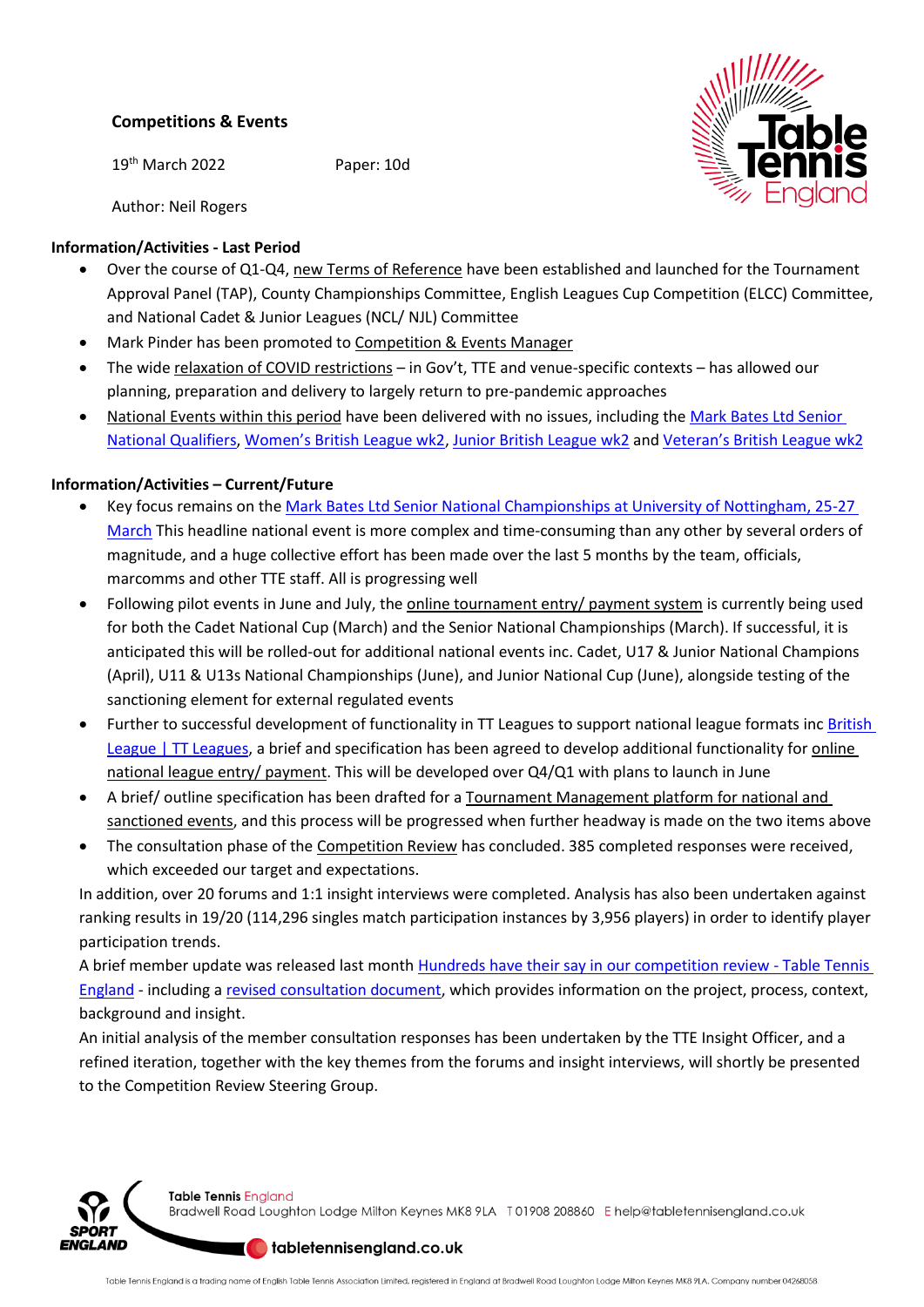Progress on this project has been unavoidably impacted by staffing/ capacity issues.

- The Rankings Project remains ongoing please see Appendix A for a more detailed update
- An exercise to explore options for an endorsed production/ streaming platform for British League Premier division has been undertaken with the MarComms Dept. TTE partner [Recast](https://the.recast.app/user/69b98) are launching new functionality in Spring that will support scoring and branding overlays for 22/23

## **Challenges/Issues**

- Uncertainty regarding Budgets for '22/23 has impacted both event finance and staffing, and had a number of implications:
	- o [Cancellation of Aldersley Grand Prix](https://www.tabletennisengland.co.uk/wolverhampton-grand-prix-cancelled/)
	- o Delayed confirmation of Inter-Regional Finals (ongoing)
	- o Delayed recruitment of vacant role (ongoing)
	- $\circ$  Consequences for preparation and planning, and ability to provide timely information to members (ongoing)
- As a result of the delay to recruitment, and additionally recruiting for another vacant role in the same period, the department has been operating with a significantly reduced capacity Dec-Feb (and ongoing). We are also due to lose 0.2FTE for a 6-month period for secondment to B2022
- A number of ongoing service issues and development delays with Sport:80, most notably including a number of significant underlying issues with the Rankings system, have been helped along with the assistance of Adrian Christy. Both parties are still to fully agree a way forward on all live issues, but positive progress has been made against some long-standing concerns
- In response to a number of unpleasant incidents, a paper and series of proposals have been submitted to Board on behalf of Competition/ Events, Safeguarding & the Technical Officials Committee related to the safeguarding for our officials, volunteers and staff whilst delivering events



Bradwell Road Loughton Lodge Milton Keynes MK8 9LA T01908 208860 Ehelp@tabletennisengland.co.uk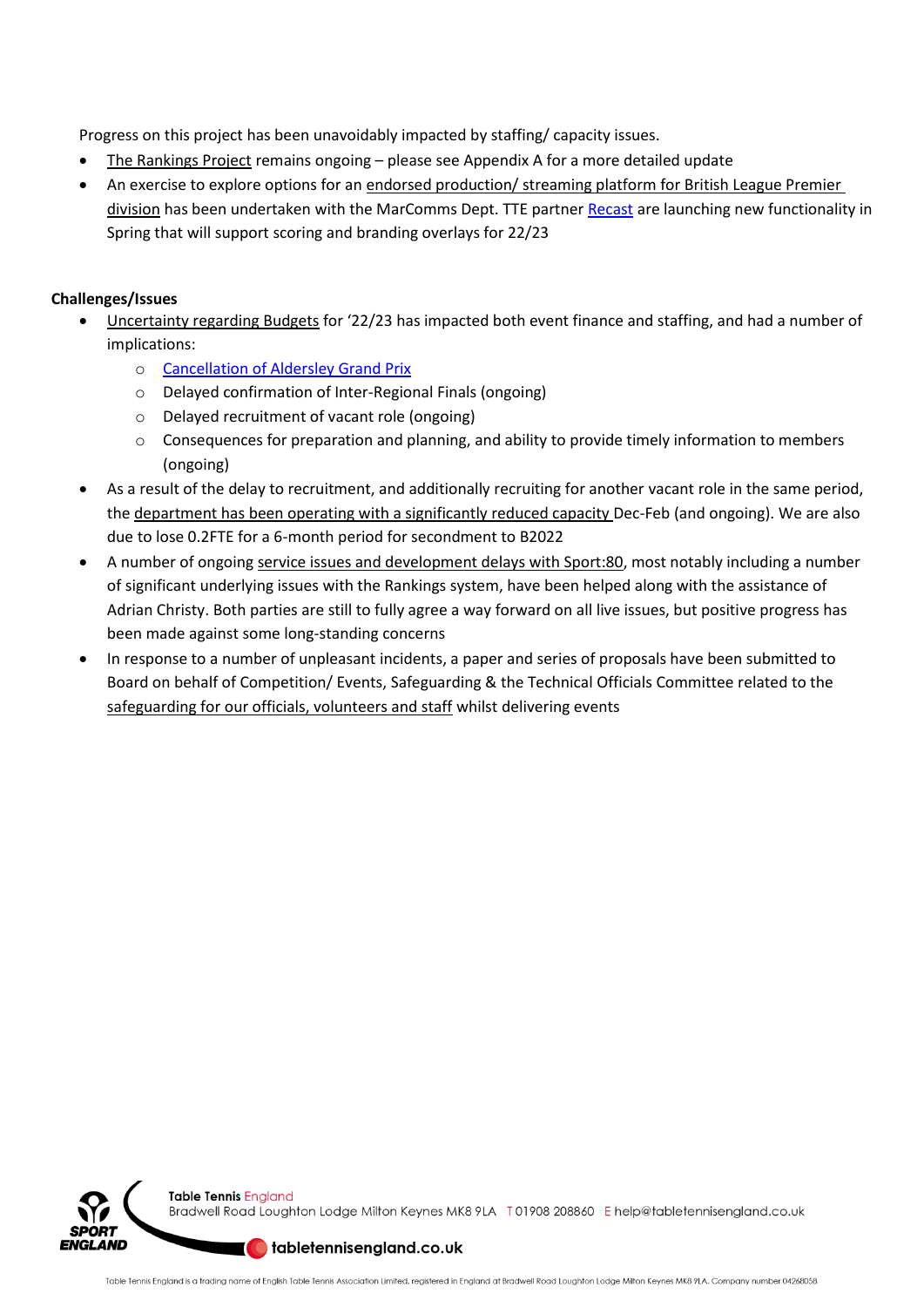### **Appendix A**

The Rankings Project remains ongoing. UK Sport's Sport Intelligence Unit has undertaken a modelling and simulation exercise, which has given the project team a robust basis on which to progress to the next stages. As a result of this, we have established the following framework for further development:

- A relative points system, which UK Sport have tested against historical data sets to demonstrate its efficacy. This element of the rankings would be a 'true' (non-inflationary) ELO model, and no annual points reduction would be required. This would illustrate *ability*
- A model for bonus points in singles/tournament and team/league formats, with a draft framework for testing at the next stage. The bonus point element of the rankings would be time-constrained, capped (eg best *x* of *y* events), weighted by event, and illustrate *form.* Inactive players would slip down the rankings until their bonus points are zero and only the ELO element remains
- Time-limited protection of ELO points lost, in order to avoid disincentivising play
- The ELO (ability), Bonus (form) and Protected points combined would produce the *rankings*
- Initial findings related to integrating age-groups and genders suggest that suitable competition patterns exist to successfully support the integration of age-groups into a single ranking list (i.e., combining Cadet, Junior, Senior & Veterans), but that it is unlikely to be possible to integrate genders without destabilising the integrity of the system

This supports the agreed outcomes of the Rankings Consultation – to use a relative system as the basis for national rankings, to investigate whether greater integration in the ranking lists would be feasible, and to undertake simulation to consider how we could achieve a better balance between the various principles through variations in how we use bonus points; event weightings; the difference between win points and loss points; and periodic points deductions.

The next step is development of a working model (a 'test platform') within which we can undertake iterative testing of the variables and parameters with live data, including further definition of how to treat new players and inactive players, and potential integration or reflection of ITTF results/ rankings.

This development work will be specced, and the development time and cost prioritised against other Table Tennis England projects and commitments. This process will determine a timeframe for the remainder of the project. At that stage, we will be in a position to explain how we intend to test the proposed framework and we will set out a further process of consultation with Table Tennis England members.

Project Team Neil Rogers Simon Mills Simon Griew

I AND

Table Tennis England Bradwell Road Loughton Lodge Milton Keynes MK8 9LA T01908 208860 E help@tabletennisengland.co.uk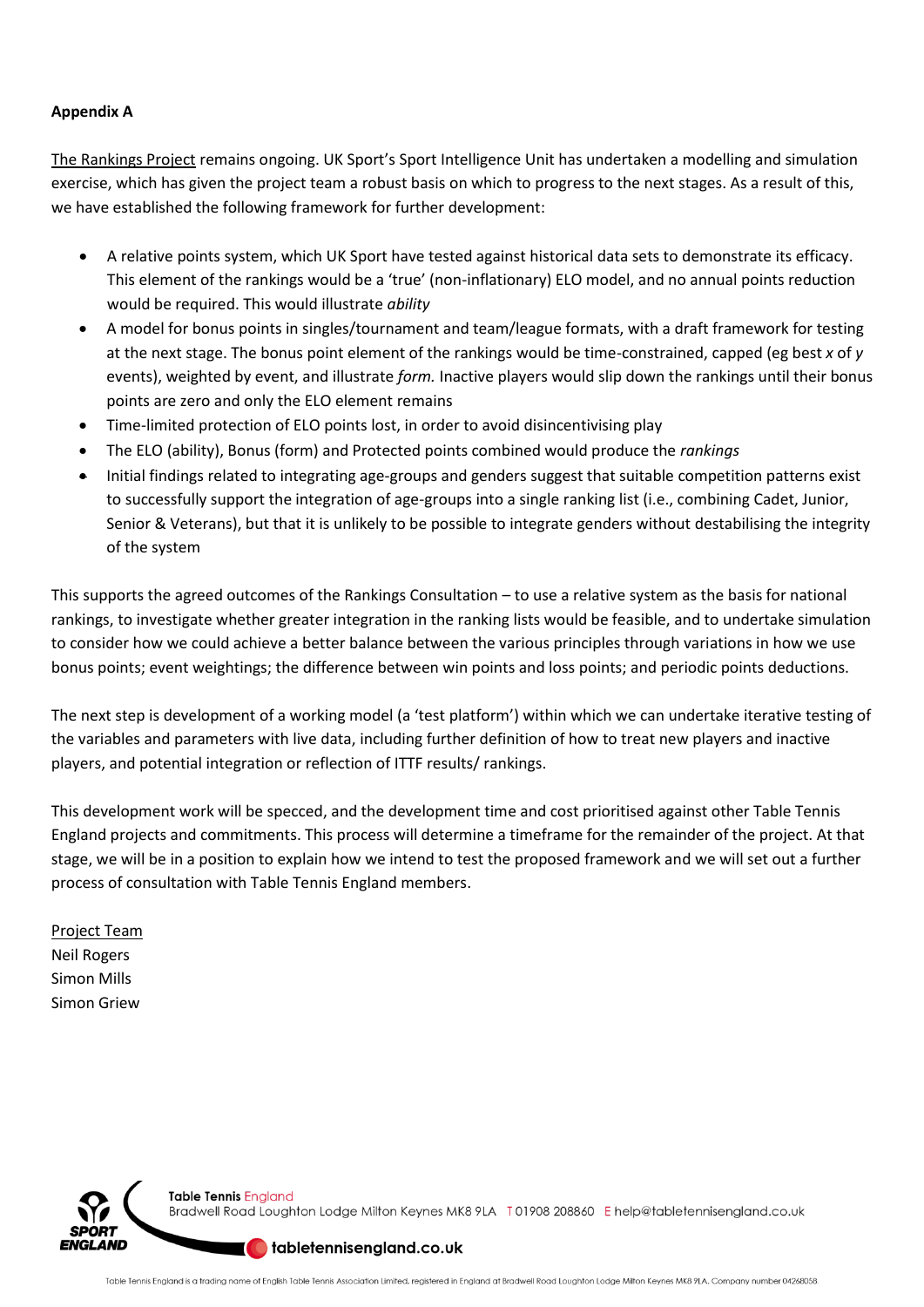## **Development & Volunteering**

19th March 2022 Paper: 10d



Author: Greg Yarnall

## **Summary of Progress:**

- **TT Kidz**:
- TT Kidz 8-week programmes have now commenced for February with over 200 bookings to date
- Work is underway in extending the TT Kidz programme to introduce a **new element for 4–6-year-olds** with a plan to pilot in September 2022
- There are five leagues piloting the new **TT Fast Format** initiative, we will share learnings with these soon <https://tabletennisengland.co.uk/news/archived/tt-fast-format-is-a-new-option-for-leagues/>
- We have been working actively on two funding submissions with Sport England, our system partner submission and a separate Commonwealth Games funding pot. We will be in a position to confirm funding levels agreed in the next 4-6 weeks.
- We continue to raise the profile of women and girls' participation in table tennis and here's how you can get involved as part of International Women's Day. [https://www.tabletennisengland.co.uk/how-clubs-can-get](https://www.tabletennisengland.co.uk/how-clubs-can-get-involved-in-international-womens-day/)[involved-in-international-womens-day/](https://www.tabletennisengland.co.uk/how-clubs-can-get-involved-in-international-womens-day/)
- New Ping Pong Parlours continue to open across the country [https://www.tabletennisengland.co.uk/ping](https://www.tabletennisengland.co.uk/ping-pong-parlours-creating-a-buzz-in-city-centres/)[pong-parlours-creating-a-buzz-in-city-centres/](https://www.tabletennisengland.co.uk/ping-pong-parlours-creating-a-buzz-in-city-centres/)
- At the end of March, we will be launching a 6-month report and update to the Level the Table strategy, which will be shared with National Council
- Following the launch of the **Level the Table strategy, Table Tennis England and British Para TT** have now agreed a set of shared goals and objectives, delivery against these will commence shortly
- The Level the Table grant scheme launched on 3<sup>rd</sup> November, which is focused on delivering the priorities set out in the Level the Table strategy, we have had nearly 200 applications from clubs, leagues, community groups, schools and charity partners. We will share successful recipient's as soon as these have been all informed. [https://tabletennisengland.co.uk/news/archived/level-the-table-how-to-apply-for-grants-up-to-](https://tabletennisengland.co.uk/news/archived/level-the-table-how-to-apply-for-grants-up-to-2500/)[2500/](https://tabletennisengland.co.uk/news/archived/level-the-table-how-to-apply-for-grants-up-to-2500/)
- We recently met with the ITTF to share our learnings and future plans for development to better understand any cross over/support from the ITTF or other home nations
- Following our recent Sport England funding submission, a large proportion of time is being spent planning to commence work against our new goals and priorities from April 22 onwards. The major priority for our work will be to work towards gender parity and tackle inequalities across the sport. More information will be shared at the upcoming NC meeting.
- Thank you to everyone that supported the Pride of Table Tennis awards, there were an amazing 120 nominations, the finalists being invited to the Gala Dinner where presentations and winners will be announced.
- Our work supporting people with Parkinson's to play continues to move forwards in partnership with Parkinson's Table Tennis UK. [https://www.tabletennisengland.co.uk/bringing-benefits-to-people-with](https://www.tabletennisengland.co.uk/bringing-benefits-to-people-with-parkinsons-through-table-tennis/)[parkinsons-through-table-tennis/](https://www.tabletennisengland.co.uk/bringing-benefits-to-people-with-parkinsons-through-table-tennis/)
- A coach survey launched this month to find about their recovery/return since COVID restrictions, their motivations in coaching and where they would like support from TTE to develop. [https://www.surveymonkey.co.uk/r/CoachingExperiences2022?utm\\_campaign=2093032\\_Coaching%20Experi](https://www.surveymonkey.co.uk/r/CoachingExperiences2022?utm_campaign=2093032_Coaching%20Experiences%20Survey&utm_medium=email&utm_source=Table%20Tennis%20England&TTID_Auto=&dm_i=38NL,18UZS,3BY9L2,4UGXD,1) [ences%20Survey&utm\\_medium=email&utm\\_source=Table%20Tennis%20England&TTID\\_Auto=&dm\\_i=38NL,1](https://www.surveymonkey.co.uk/r/CoachingExperiences2022?utm_campaign=2093032_Coaching%20Experiences%20Survey&utm_medium=email&utm_source=Table%20Tennis%20England&TTID_Auto=&dm_i=38NL,18UZS,3BY9L2,4UGXD,1) [8UZS,3BY9L2,4UGXD,1](https://www.surveymonkey.co.uk/r/CoachingExperiences2022?utm_campaign=2093032_Coaching%20Experiences%20Survey&utm_medium=email&utm_source=Table%20Tennis%20England&TTID_Auto=&dm_i=38NL,18UZS,3BY9L2,4UGXD,1)



Table Tennis England Bradwell Road Loughton Lodge Milton Keynes MK8 9LA T01908 208860 E help@tabletennisengland.co.uk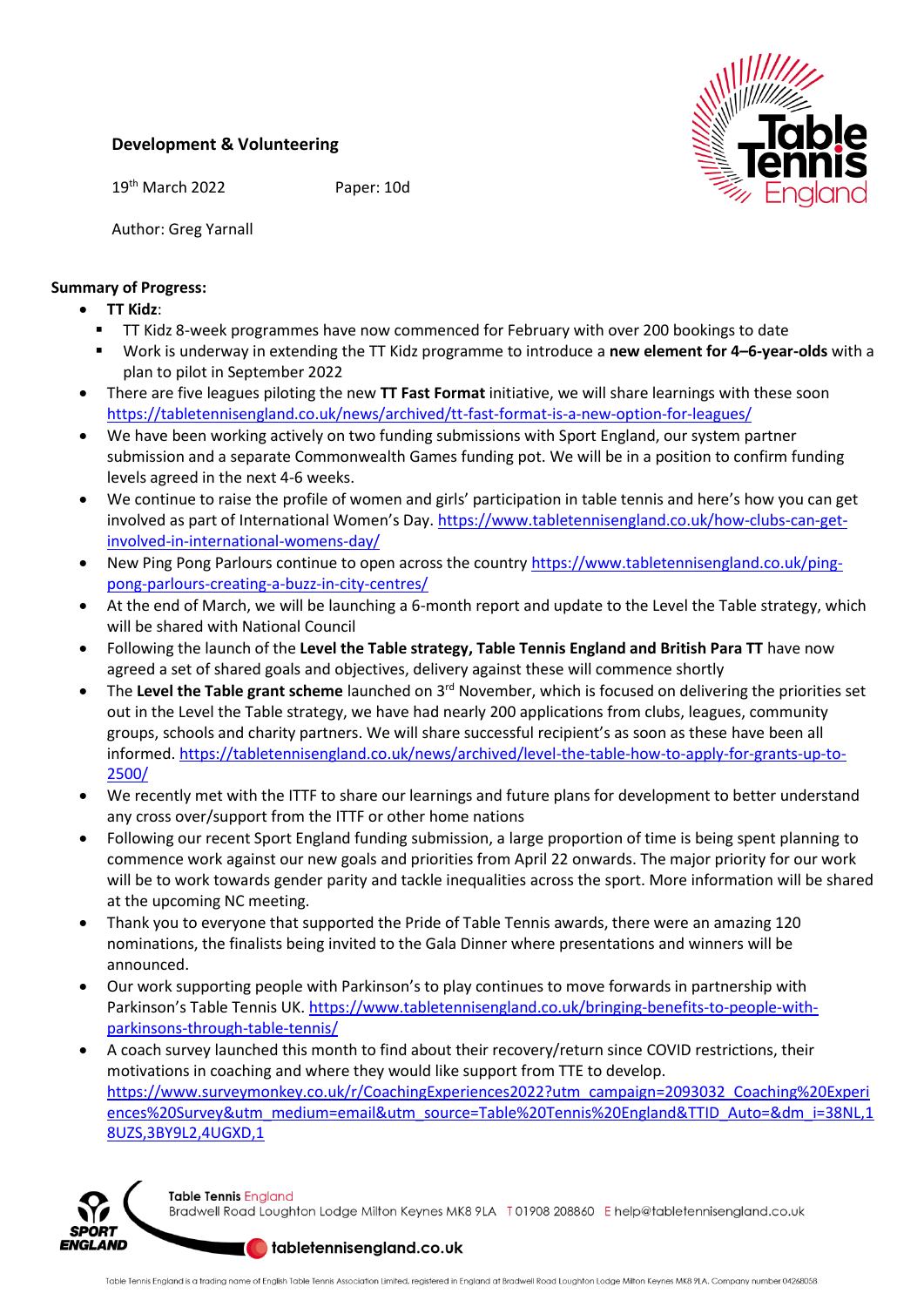## **Business Development**

19th March 2022 Paper: 10d

Author: Keely Armitt

## **Information/Activities - Last Period**

• The new Business Development Department was created in January 2022. This brings the Marcomms, Insight and Partnerships functions together in one department, headed up by Keely Armitt (previously Head of Mass Market). Keely will work closely with Greg Yarnall, Development Director and other Heads of Departments to ensure close collaboration between departments for the delivery of key business objectives.

## **Information/Activities – Current/Future**

• An application is being submitted to the Sport England Digital and Innovation fund to support some work linked to the Commonwealth Games in Birmingham this year. If successful, the funds will support the development of our digital infrastructure as well as accelerating some key insight pieces and creating some short term additional capacity in the marcomms team throughout the games period so we can capitalise on the nation's spiked interest in our sport.

### **Challenges/Issues**

• A key challenge remains with data collection and storage for managing our partnerships, non-member participants (e.g. those taking part in one of our programmes such as Bat and Chat) and Insight and we need to find a system that can support our needs in this area





Bradwell Road Loughton Lodge Milton Keynes MK8 9LA T01908 208860 Ehelp@tabletennisengland.co.uk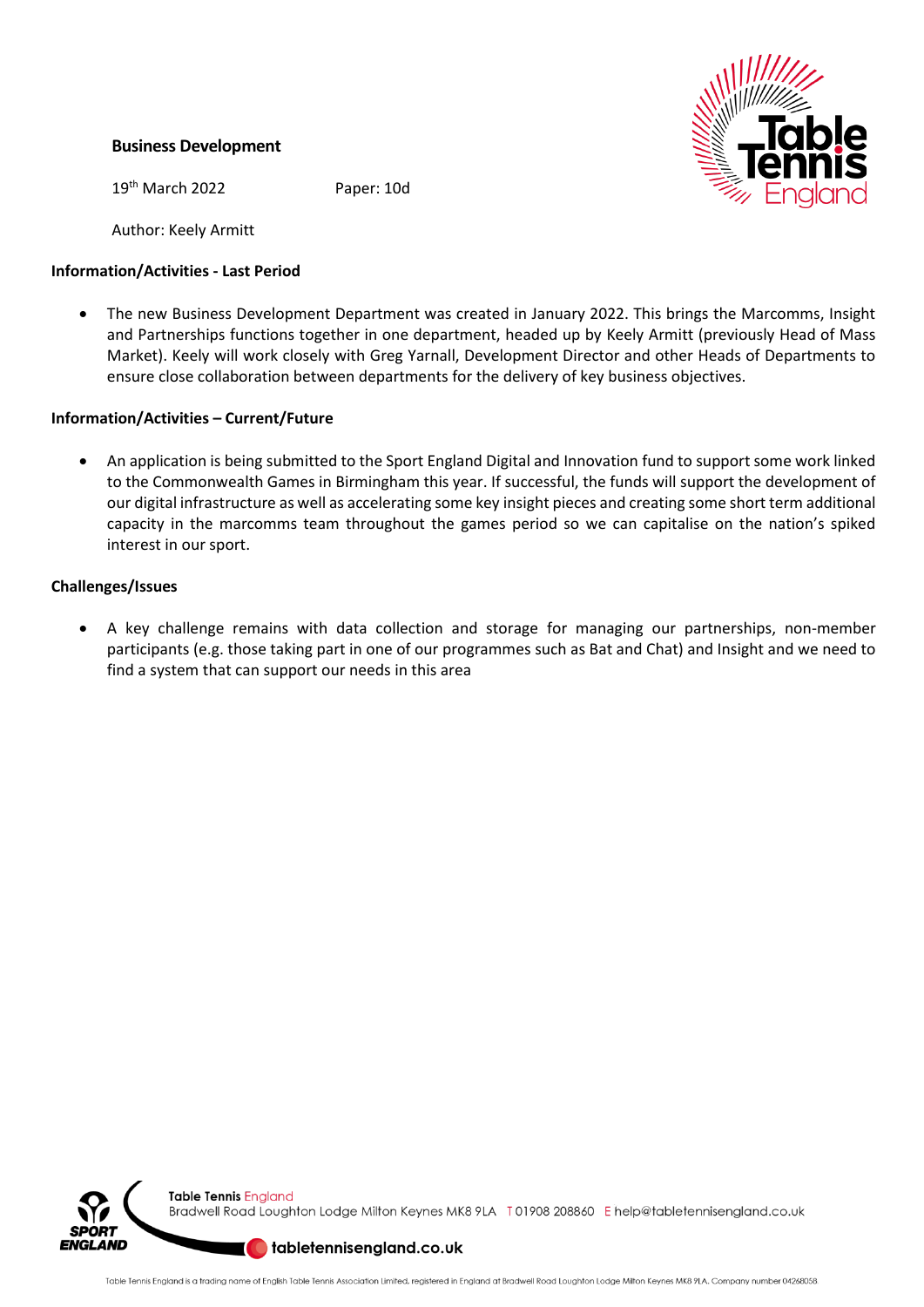#### **Marketing, Communications & Customer Engagement**

19th March 2022 Paper: 10d



Author: Hannah Holland

### **Objectives from Ops Plan (Q4)**

- Creation of Marcomms plan to promote Mark Bates Ltd Senior Nationals and integrate Centenary celebrations
- Event, communications and PR support for the Nationals
- Delivery of Centenary book to be ready in time for Nationals
- Start planning for membership season 2022/23

### **The following objectives from Q3 have also continued to progress in Q4:**

Development and delivery of new website

### **Summary of Progress**

• **Creation of Marcomms plan to promote Mark Bates Ltd Senior Nationals and integrate Centenary celebrations**

Tickets went on sale on the 10<sup>th</sup> January to members only, the day after the Nationals qualifying event. We started with a 2-week early bird discount of 20% for members, and an extra 10% discount for Qualifier entrants. The tickets sold well within the two-week early bird window. From the  $24<sup>th</sup>$ January, tickets went on general sale, plus we have continued to offer a 10% discount for members. We have promoted the Nationals in OTN weekly and by solus email to leagues and clubs within a 70 mile radius of Nottingham. On social, we have been testing out different content to promote the Nationals, and depending on engagement levels, this guides the type of post we put out. We are also trying to appeal to families with our digital content. We are targeting schools and have invited a couple of local schools on the Friday. We have carried out some promotion via the BUCs app to target university students who play table tennis. We are also advertising in Loughborough University Campus News. We are sending a press release to local media and plan to do some localised Facebook advertising, if we still need to sell tickets, but also to extend our reach. We are also cross-selling the tickets to those people who are attending the Centenary Gala Dinner. We expect a sharp increase in sales in the final week tickets are on sale, based on the ticketing analytics from the last event in 2020.

#### • **Event, communications and PR support for the Nationals**

The marcomms team are involved in a number of areas, including the set-up of ticketing and promotion of ticket sales, VIP invitations, preparation of the programme, broadcast arrangements/live streaming, website & scoring feed, sponsor support, branding support, email communications, interviews and website articles and updates, and social media activity.

#### • **Delivery of Centenary book to be ready in time for Nationals**

This book covers all the important people and events of the last century, and shares some rarely-seen images. The Centenary book is completed and we are busy with promotion and pre-sales of the book.



Table Tennis England Bradwell Road Loughton Lodge Milton Keynes MK8 9LA T01908 208860 Ehelp@tabletennisengland.co.uk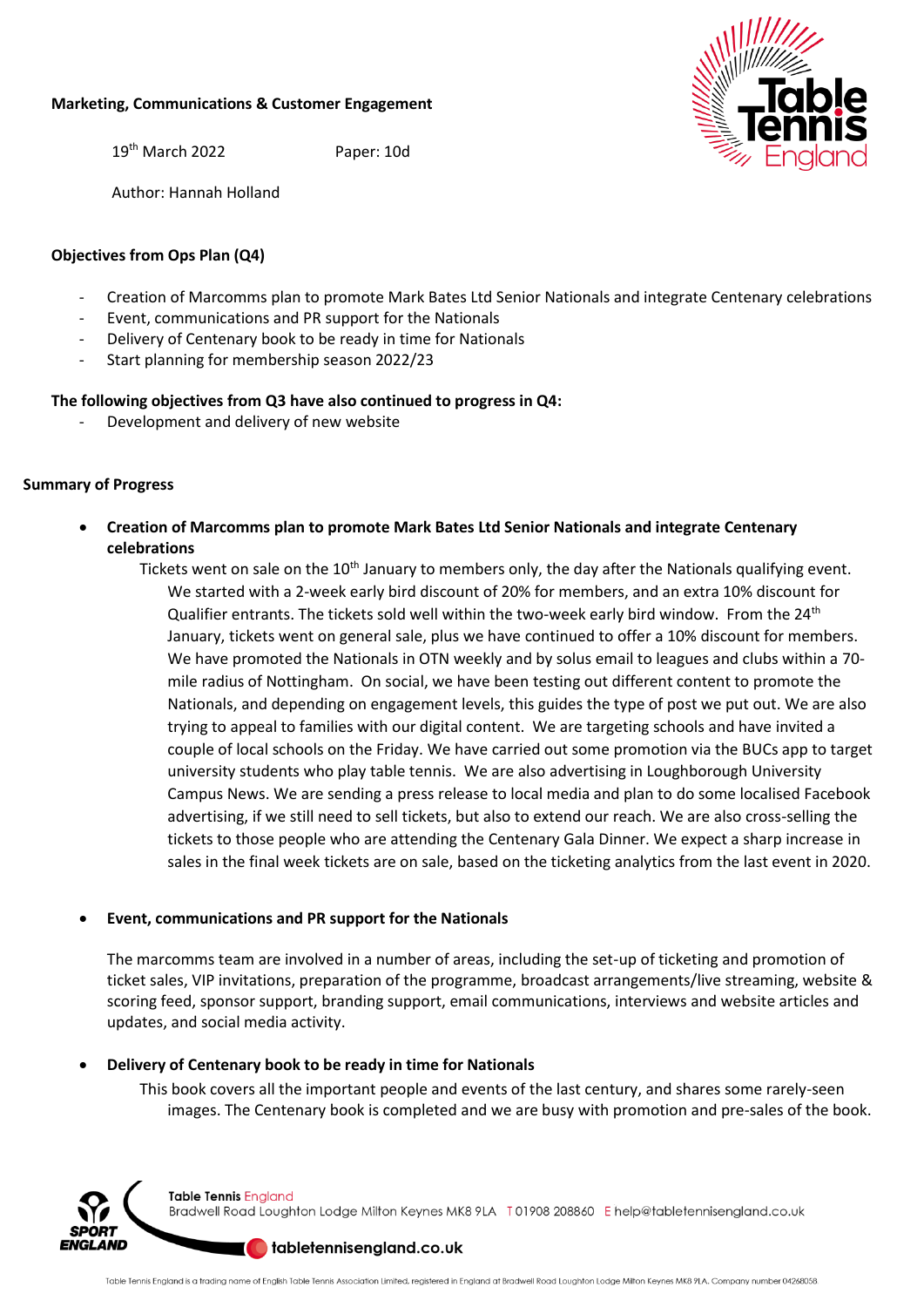### • **Start planning for membership season 2022/23**

We have not yet started this but will hold our first planning meeting shortly.

#### • **Development and delivery of new website**

We have now launched the website. The new site went live on 15<sup>th</sup> February, along with the online archive. We are keen to receive ongoing feedback and to this end, we have implemented a feedback form in the website footer on every page. We have already received some very constructive and valuable feedback which if we cannot rectify within the realms of our current maintenance contract, we will endeavour to address it in Phase 2 of this project.

#### **Successes in the first week of launching the new site:**

- Increase in website visitors, page views and average session duration per visit to the website for the first week of the new website being live
- 20% traffic came from email campaigns and 15.9% through social media referral
- Social media posts directing people to the new website achieved above standard engagement rate
- A variety of partners promoted on their social media channels
- Crossword challenge has been engaging and generated new contacts into our database

#### **Digital Reporting – please see Appendix 1: Digital Reporting**

#### **Challenges/Roadblocks**

We have continued to work on the new website alongside other work, but this is now completed. The breath of work needed to support the Centenary projects is quite challenging and will mean that March will also be a very busy month over and above usual marketing activity.

#### **Additional items outside of the annual plans**

- **Centenary**
	- $\circ$  Gala dinner- online invitations, promotion of member ticket ballot, branding
	- o Input into creating the programme of entertainment on the night of the dinner
	- o Creation of Centenary Stories series
	- o Input into online museum funding bid
	- o Promotion of ELCC
	- o Input into Centenary Digital Reach planning and execution
- **Competitions**
	- o British League reports, previews and programmes for VBL, WBL and JBL weekends. Also, attended one day of WBL and acquired footage for social media content.
	- o Jack Petchey attendance at team finals; promotion of those finals and individual qualifiers
	- $\circ$  Nationals qualifying tournament programme, promotion, attendance & live streaming
	- o Covering SBL Premier Division in temporary absence of press officer
	- o WTT and ETTU tournament coverage
- TT Kidz promotion of Spring phase sponsored Facebook posts and targeted emails
- Media monitoring arranging better coverage within budget; as a result we have switched service provider to Vuelio
- Design, promotion and launch of TT Kidz new school resources
- Contributing to Women & Girls strategy conversation, specifically around marketing, communications and branding, as well as carrying out a women & girls photoshoot.
- Level 1 coaching course filming and video production



**Table Tennis England** Bradwell Road Loughton Lodge Milton Keynes MK8 9LA T01908 208860 E help@tabletennisengland.co.uk

#### $\blacksquare$  tabletennisengland.co.uk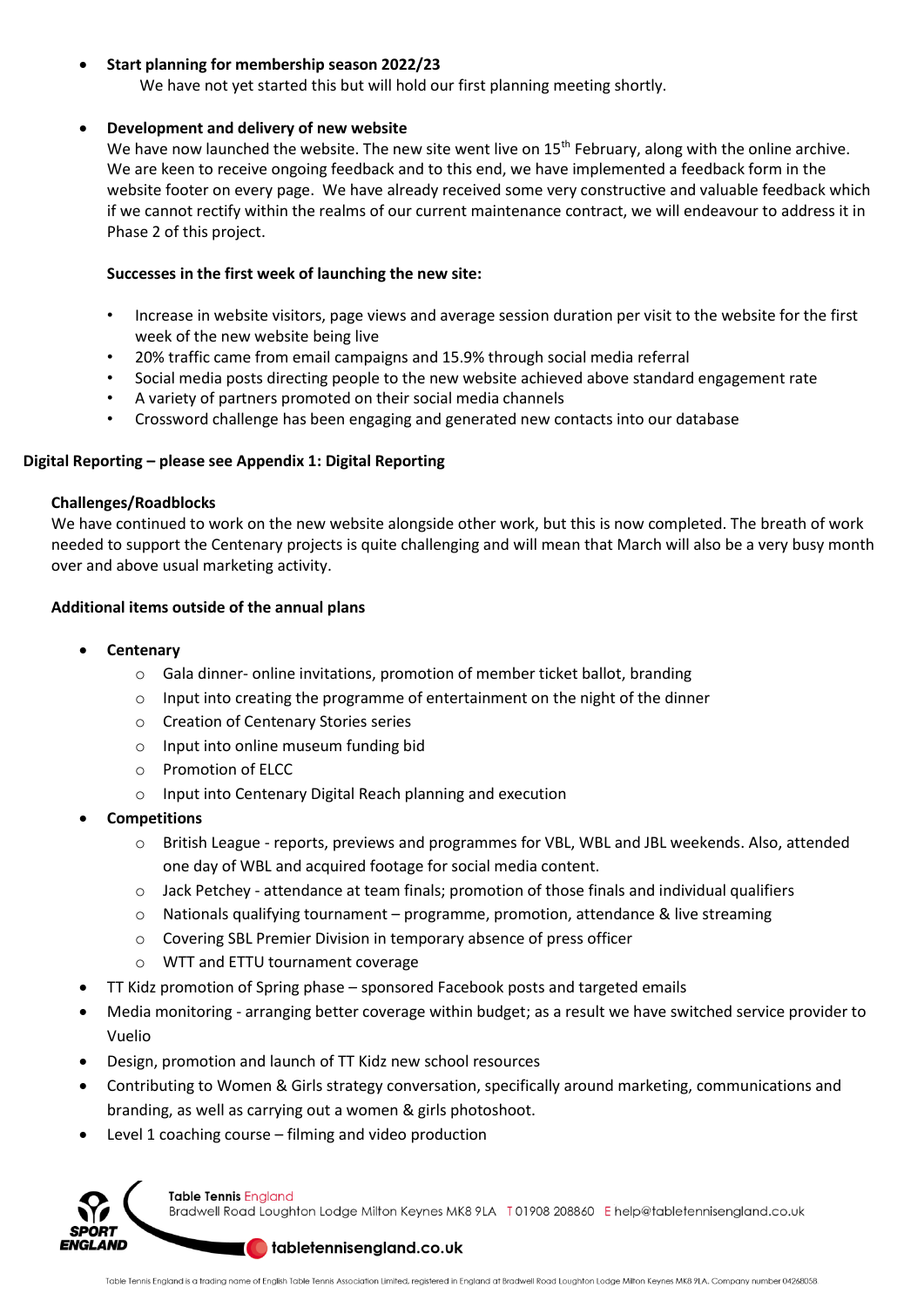- Ongoing support and promotion of Pride of Table Tennis Awards over 100 nominations received for two awards
- Promoted Race Equality Week across our social channels
- Ongoing newsletters club, schools, coaching and OTN

## **Appendix 1: Digital reporting**

Summary: *Please note the period of these metrics is from 1 November 2021 to 31 st January and compare to the quarter before (Aug – Oct).*

*Social media, email and website:*

|                  | <b>Followers</b> | <b>Impressions</b> | <b>Engagements</b> | <b>Engagement</b><br><b>Rate</b> |
|------------------|------------------|--------------------|--------------------|----------------------------------|
| <b>FACEBOOK</b>  | 22,846           | 2.7862M            | 193.3K             | 9.27%                            |
| <b>TWITTER</b>   | 16,152           | 344.8K             | 5.84K              | 2.83%                            |
| <b>INSTAGRAM</b> | 11,559           | 561.6K             | <b>21K</b>         | 4.96%                            |
| <b>LINKEDIN</b>  | 2,305            | 43K                | 1.98K              | 5.62%                            |
| <b>YOUTUBE</b>   | 10,947           | 550.4K             | 4.5K               | 6.73%                            |
| <b>TOTAL</b>     | 63,809 (+3.76%)  | 4.286M (-19%)      | 226.62K (+57%)     | $5.89\%$ (+2.79%)                |

| <b>Emails sent</b>    | <b>Unique Opens</b>    | <b>Open Rate</b>   | <b>Link Clicks</b> |
|-----------------------|------------------------|--------------------|--------------------|
| $119 (+1.13%)$        | 216,278 (+57.8%)       | 52.51% (-0.04%)    | 49,660 (+4.1%)     |
|                       |                        |                    |                    |
| <b>Total sessions</b> | <b>Total pageviews</b> | <b>Bounce Rate</b> | Time on page       |
| $227,983$ (-1.3%)     | 546,678 (-6%)          | 56.64% (+3.5%)     | $02:07(-6.3%)$     |

Another really successful quarter for social media, with follower, engagements and engagement rates up, and although impressions have fallen by 19% we still achieved over 4 million which considering there wasn't any big events such as Paralympics etc and a Christmas break is very impressive.

Engagements across social media have more than doubled from the previous quarter, showing that with planning and time to focus on creative ideas for digital we can really engage our audiences. Content around Women & Girls, British League and England pathway have been super engaging and have utilised different forms of content to produce engagement, such as trialling long form posts, using image carousels and so on.

A really positive quarter for our email marketing as well with unique opens up by more than 50% and an increase in link clicks, demonstrating that we are producing more engaging email campaign content. This is due to a much more tailored approach, with detailed targeting for TT Kidz, Coaching course, and more time being spent on developing a variety of content for our weekly newsletter Over the Net.

At first glance the website stats look underwhelming, however there is only a 1.3 – 6.3% change between this and last month which still remains consistent, and as stated previously, without big events such as Paralympics it's understandable for the slight drop. Hopefully with the launch of the new website and the combining on Ping and TT Kidz into the main website we will see a rise next quarter in website stats. **Definitions:** 

**Followers** are the number of people that follow the specific channel. This also includes number of people who like the TTE page on Facebook.

**Impressions** are the number of times your content is displayed, no matter if it was clicked or not. However, an impression means that content was delivered to someone's feed. A viewer doesn't have to engage with the post in order for it to count as an impression.



**Table Tennis England** Bradwell Road Loughton Lodge Milton Keynes MK8 9LA T01908 208860 E help@tabletennisengland.co.uk